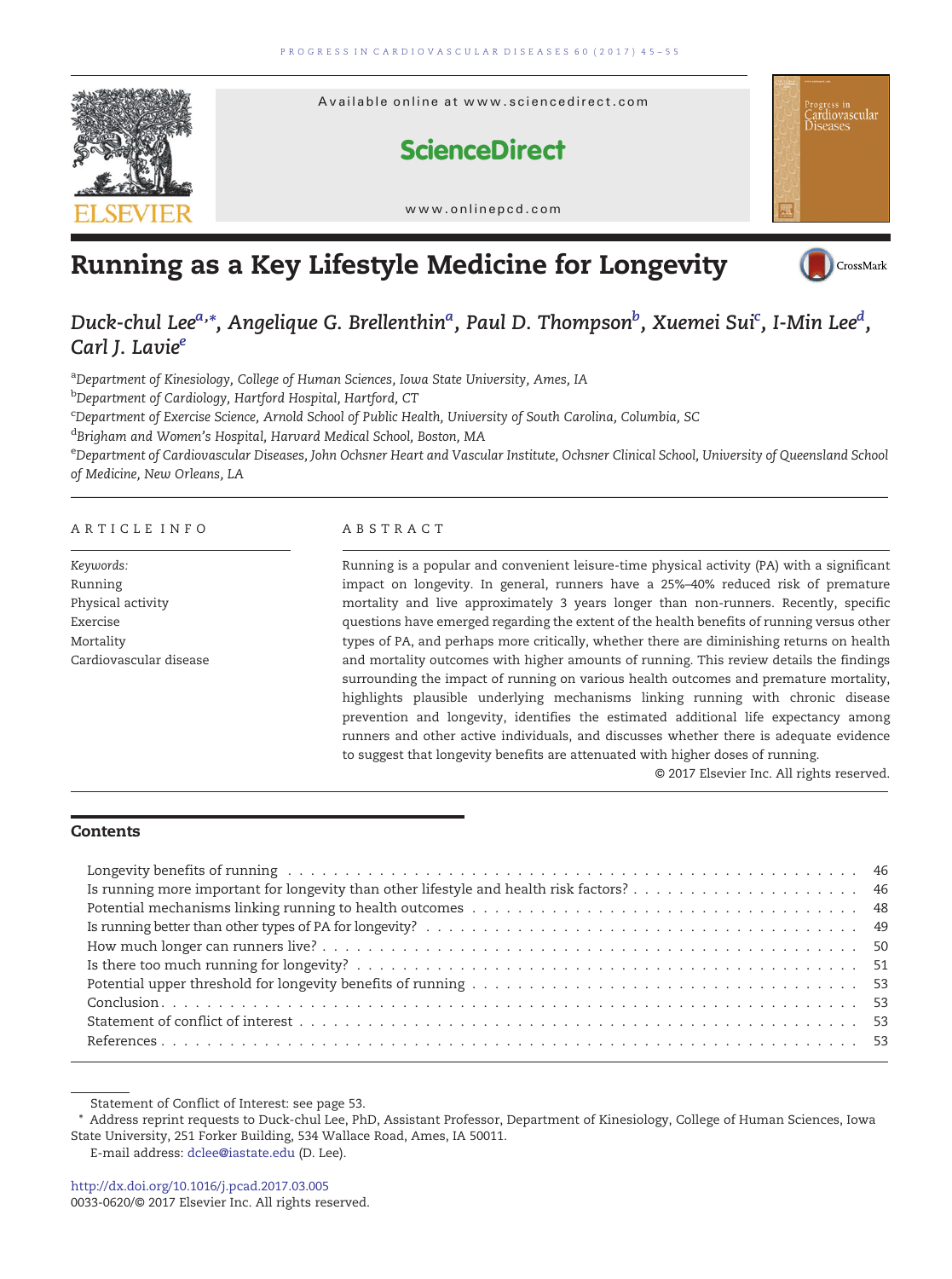#### Abbreviations and Acronyms

ACLS = Aerobics Center Longitudinal Study

BMI = body mass index

BP = blood pressure

CCHS = Copenhagen City Heart Study

CHD = coronary heart disease

CI = confidence interval

CRF = cardiorespiratory fitness

CVD = cardiovascular disease

DM = diabetes mellitus

ECG = electrocardiogram

EEE = extreme endurance exercise

HDL-C = high-density lipoprotein cholesterol

HR = hazard ratio

HTN = hypertension

MET = metabolic equivalent

PAF = population attributable fraction

PA = physical activity

RCT = randomized controlled trial

US = United States

WHO = World Health Organization

tivity (PA) prevents chronic diseases and reduces the risk of premature cardiovascular disease (CVD) and all-cause mortality. $1,2$ There is also some evidence indicating that vigorous-intensity aerobic PA (defined as any activity requiring an energy expenditure of ≥6 metabolic equivalents [METs]) could be superior to moderateintensity aerobic PA (3–6 METs) in reducing the risk of premature mortality[.](#page-9-0)<sup>[3](#page-9-0)-5</sup> The United States (US) and World Health Organization (WHO) PA guidelines recommend 150 min/wk of moderateintensity or 75 min/wk of vigorous-intensity aerobic PA (equal to  $≥$ 500 MET-min/wk)[.](#page-9-0) $6,7$ However, self-report data from the 2015 National Health Interview Survey indicate that only approximately 50% of Americans obtain this minimum recommended amount of PA.<sup>8</sup> This estimate drops dramatically, to

Regular physical ac-

5%–10%, using PA data collected via objective measures[.](#page-9-0)<sup>[9,10](#page-9-0)</sup>

Running is among the most popular types of exercise and PA in individuals who do engage in vigorous-intensity PA. $11,12$ Running participation has grown throughout the past decade, and it peaked in 2013 when approximately 19 million individuals finished a road race of any distance. $^{13}$  More recent reports from the 2015 race season indicated that there were 17.1 million running participants, and the total number of road races increased by 2300 between 2014 and 2015, suggesting that running remains a popular leisure-time activity.<sup>13</sup> Running is an attractive mode of exercise for many reasons. Compared with other types of vigorous-intensity sports and exercises, running mitigates many barriers to being physically active. Running is easily accessible and convenient since it does not require a gym membership or specialized equipment or training. Furthermore, even slow jogging is consistently considered a vigorous-intensity PA, so it reduces the time commitment of exercise to reach the recommended levels of PA, which is often cited as the primary barrier preventing people from exercising.<sup>14,15</sup> Moreover, mounting evidence suggests that running durations below the

recommended guidelines of ≥75 min/wk of vigorous-intensity PA offer substantial, and possibly maximal, protections against mortality[.16,17](#page-9-0) Running may confer superior benefits over other types of vigorous-intensity PA, since it is more strongly associated with lower body weights and smaller waist circumferences.<sup>18</sup> Therefore, running may be an ideal exercise modality from both an individual and a public health standpoint.

#### Longevity benefits of running

There are several large population-based cohort studies, which have examined all-cause mortality and other health outcomes among runners compared with non-runners[.](#page-9-0)<sup>[17,19](#page-9-0)-22</sup> Overall, these studies found that after adjusting for age and sex, runners have 30%–45% lower risk of all-cause mortality. After further controlling for smoking status, alcohol consumption, socioeconomic variables, body mass index (BMI), and other types of PA, the impact of running on reducing all-cause mortality remains substantial, reducing the risk of premature death by 25%–40%.

Running is protective against both CVD and cancer, the two leading causes of death in most developed countries including the US[.](#page-9-0)<sup>[23](#page-9-0)</sup> The risk of CVD-related mortality is reduced 45%-70% in runners compared with non-runners after adjusting for potential confounders[.](#page-9-0)[17,19,20,22](#page-9-0) Runners also have 30%–50% reduced risk of cancer-related mortality compared with nonrunners after adjusting for confounders[.20](#page-9-0)–<sup>22</sup> Beyond CVD and cancer, there is additional evidence that running may be protective against mortality resulting from neurological conditions, such as Alzheimer's and Parkinson's disease, and respiratory infections[.](#page-9-0)<sup>[20](#page-9-0)</sup>

Runners also tend to engage in other healthy behaviors that contribute to their increased longevity such as maintaining a normal body weight, not smoking, and consuming light-tomoderate amounts of alcohol. $^{24}$  Most studies have adjusted their models to account for these confounders[.](#page-9-0)[17,19](#page-9-0)–<sup>22</sup> However, there is evidence suggesting that it might be important to tease apart the effects of running on mortality relative to each of these covariates rather than simply controlling for them. We found that there was a greater mortality benefit in runners in both patient and healthy populations, smokers and non-smokers, and lean and overweight individuals in stratified subsample analyses of data from over 55,000 men and women aged 18–100 years [\(Fig](#page-2-0)  $1$ ).<sup>17</sup> The mortality benefits of running were consistent regardless of age, sex, and alcohol consumption. In this large cohort, runners overall had 30% and 45% lower risks of all-cause and CVD mortality, respectively, compared with non-runners, after adjusting for a comprehensive set of potential confounders.

#### Is running more important for longevity than other lifestyle and health risk factors?

The WHO has reported that 6% of premature mortality is related to physical inactivity[.](#page-9-0) $25$  Another recent review indicated that physical inactivity causes 9% of all-cause mortality worldwide[.](#page-8-0)[1](#page-8-0) Physical inactivity has been cited as the 4th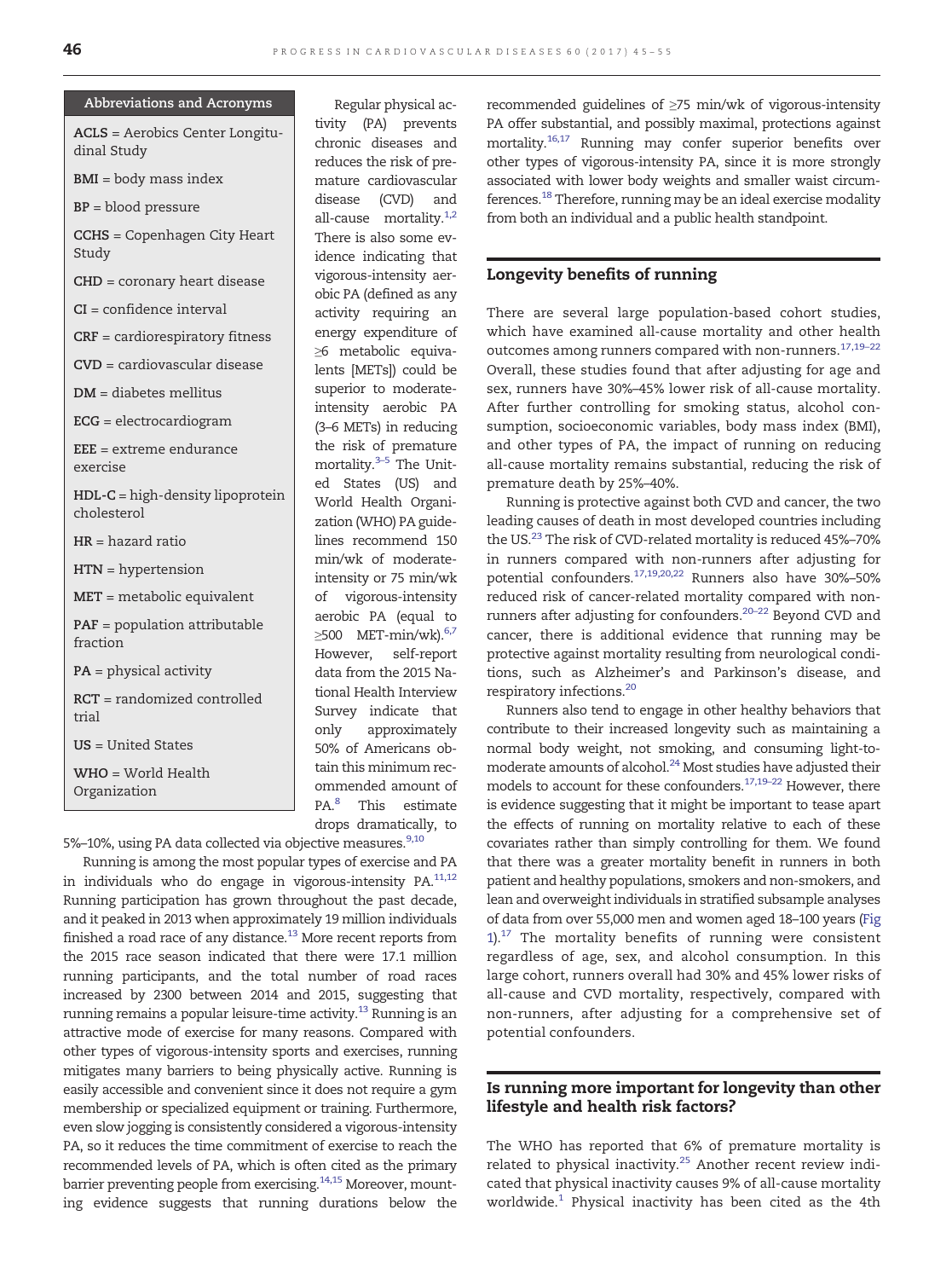<span id="page-2-0"></span>



**Running Better Non-running Better**

Fig 1 – Hazard ratios of all-cause and cardiovascular disease mortality by subgroup. The reference group for all analyses is non-runners. Hazard ratios were adjusted for baseline age, sex (not in sex-stratified analyses), examination year, smoking status (never, former, or current. Not in smoking-stratified analyses), alcohol consumption (heavy drinker or not. Not in alcohol drinking-stratified analyses), other physical activities except running (0, 1–499, or ≥500 MET-min/wk), and parental cardiovascular disease (yes or no). Unhealthy was defined as the presence of one or more of the following: abnormal electrocardiogram (ECG), hypertension, diabetes, or hypercholesterolemia. Heavy alcohol drinking was defined as >14 and >7 drinks/wk for men and women, respectively (adapted from Lee et al[.](#page-9-0) $^{17}$  $^{17}$  $^{17}$ ).

leading global risk factor for death, especially in middle-tohigh income countries, after high blood pressure (BP) (1st), cigarette smoking (2nd), and high blood glucose (3rd)[.](#page-9-0) $25$ Overweight/obesity and high cholesterol were found to be the 5th and 6th leading risk factors for death. All of these factors contribute to developing chronic diseases, such as CVD and cancer, leading to increased risk of premature mortality. Identifying and ranking risk factors provides public health policymakers with a quantitative estimate of the potential relative impact (i.e., proportional reduction in mortality that would be expected by interventions to reduce the risk factor of interest). Since running is one of the most popular and convenient leisure-time PA, it is informative to compare the relative contribution of running versus other risk factors on disease prevention and health promotion from a public health perspective.

We have estimated the population attributable fraction (PAF) for running and other health risk factors to quantify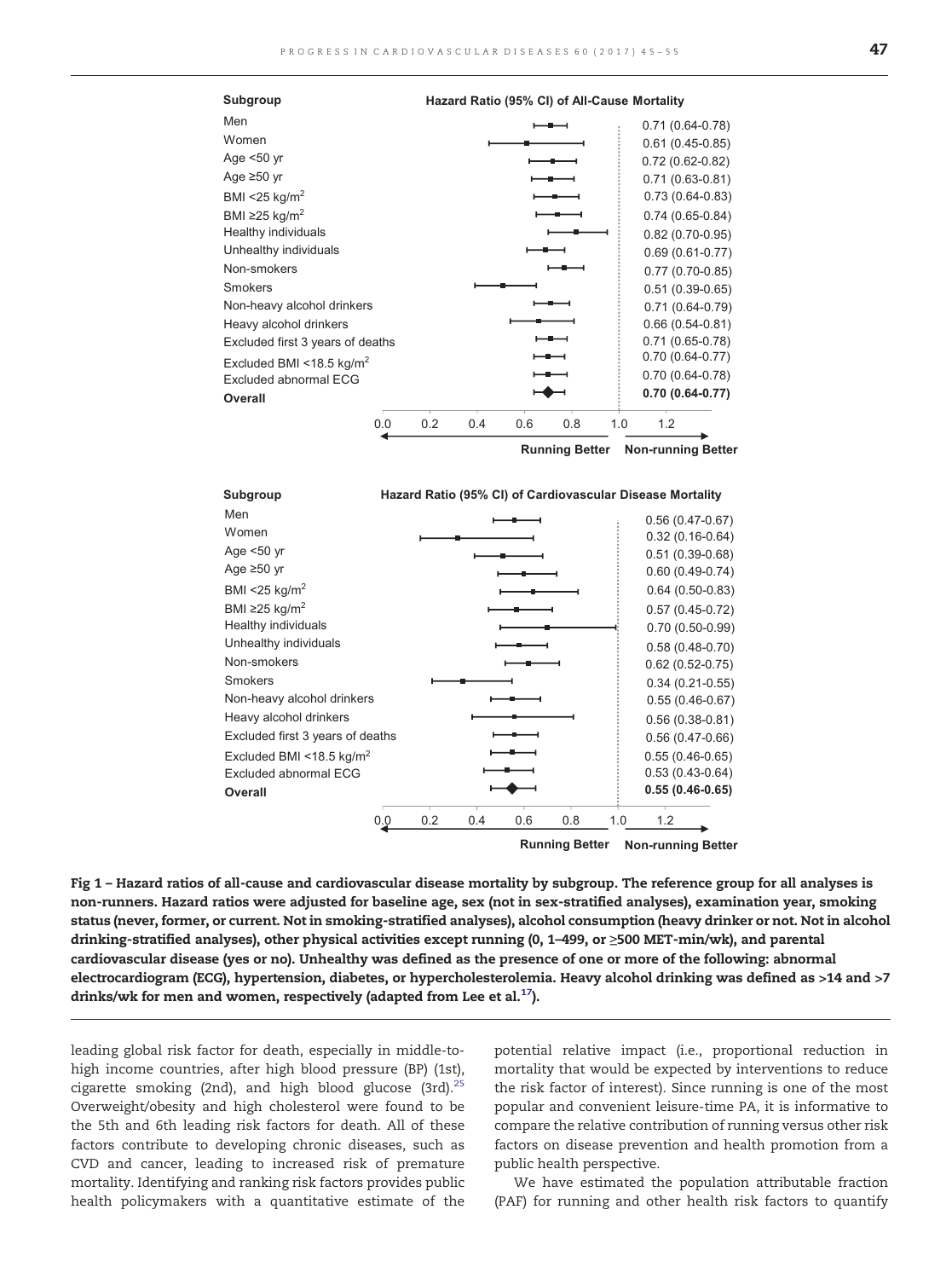

Fig 2 – Population attributable fraction (PAF) by running and other lifestyle and health risk factors. PAF was adjusted for baseline age, sex, examination year, and all other risk factors in the figure. PAF was computed as  $P_c$  (1 – 1/HR<sub>adi</sub>), where Pc is the prevalence of the mortality predictor among mortality cases, and HR<sub>adj</sub> is the multivariable hazard ratio for mortality associated with the specified mortality predictor (adapted from Lee et al[.](#page-9-0) $^{17}$  $^{17}$  $^{17}$ ).

their relative influence on mortality[.](#page-9-0)<sup>[17](#page-9-0)</sup> Running was as important as hypertension (HTN) in the multivariable analyses, and more important than overweight/obesity or smoking as an attributable factor to prevent premature mortality in our sample. Running accounted for 16% and 25% of all-cause and CVD mortality, respectively (Fig 2). If all non-runners became runners in this population, 16% of all-cause and 25% of CVD mortality deaths would be prevented in the context of population-mortality burden.

A possible limitation in this comparison is that running was measured by self-report, whereas other clinical risk factors such as BP and fasting glucose were measured objectively. Thus, there may be a measurement error in the running estimate due to recall bias and social desirability. To reduce this potential error, we also examined cardiorespiratory fitness (CRF), a more objective marker for recent PA, that was obtained from a laboratory maximal treadmill test[.](#page-9-0)<sup>[26](#page-9-0)</sup> The results were similar to our findings on reported running, and indicated that low CRF accounted for 16% of all deaths as the leading mortality predictor, followed by HTN, smoking, obesity, hypercholesterolemia, and diabetes mellitus (DM).

The consistent findings of the significant contributions of running and CRF on mortality outcomes underscore the importance of including PA and CRF assessments in routine medical examinations along with other clinical tests (e.g., BP and lipid profile). Running, as a key lifestyle medicine, could make a substantial public health impact on disease prevention and longevity.

#### Potential mechanisms linking running to health outcomes

There are many purported mechanisms through which running may reduce premature mortality ([Fig 3\)](#page-4-0). Numerous epidemiological studies have reported associations between running/vigorous exercise and improvements in various chronic disease risk factors, including HTN, dyslipidemia, body composition, insulin sensitivity, blood glucose regula-tion, disability, bone mineral density, and CRF[.](#page-9-0)<sup>[27](#page-9-0)–30</sup> Running/ vigorous exercise may reduce some types of cancer-related mortality (e.g., breast and colon cancer) through its effects on body composition and female hormones (estrogen and progesterone in breast cancer)[.](#page-9-0)<sup>[29](#page-9-0)</sup> Dose-dependent associations have also been found between PA and improved cognitive function and reduced depressive symptoms[,](#page-9-0)  $31-33$  $31-33$ potentially reducing mortality related to some neurological or psychiatric conditions.

Notably, running may particularly benefit CVD mortality through its robust effects on  $CRF$ [,](#page-9-0)  $34,35$  which is generally better enhanced with vigorous-intensity  $PA.^{7,36}$  $PA.^{7,36}$  $PA.^{7,36}$  $PA.^{7,36}$  $PA.^{7,36}$  We found that every 30 min of additional weekly running time was associated with 0[.](#page-9-0)5 MET higher CRF after adjusting for age and  $sex.^{17}$  $sex.^{17}$  $sex.^{17}$  In fact, after further adjustment for CRF, mortality benefits of running were no longer significant[.](#page-9-0)[37](#page-9-0) This implies that CRF mediates the relationship between running and reduced mortality. This potentially causal pathway is supported by previous findings indicating that CRF could be the strongest predictor of mortality[.](#page-9-0)<sup>[26](#page-9-0)</sup> CRF has also been associated with increased gray matter volume in the hippocampus and prefrontal cortex, which could have important implications for neurological disease-related mortality[.](#page-9-0)[38](#page-9-0)

A meta-analysis of 49 randomized, controlled trials (RCTs), conducted in 2024 adults, found that running interventions, compared with inactive control groups, produced improvements in body composition, CRF, and high-density lipoprotein cholesterol (HDL-C), particularly with training durations greater than 1 year[.](#page-9-0)<sup>[39](#page-9-0)</sup> Also, vigorous-intensity PA confers equal, if not greater, benefits than low- or moderate-intensity PA on BP (particularly diastolic BP), HDL-C, blood glucose control, insulin sensitivity, and CRF[.](#page-9-0)<sup>[28](#page-9-0)</sup> Running may further improve certain CVD risk factors, such as adiposity and CRF, even after it is matched on energy expenditure with other types of vigorous-intensity PA[.](#page-9-0) $^{18}$  $^{18}$  $^{18}$  This may indicate that there is something inherent to running that is uniquely advantageous with regard to various health indicators.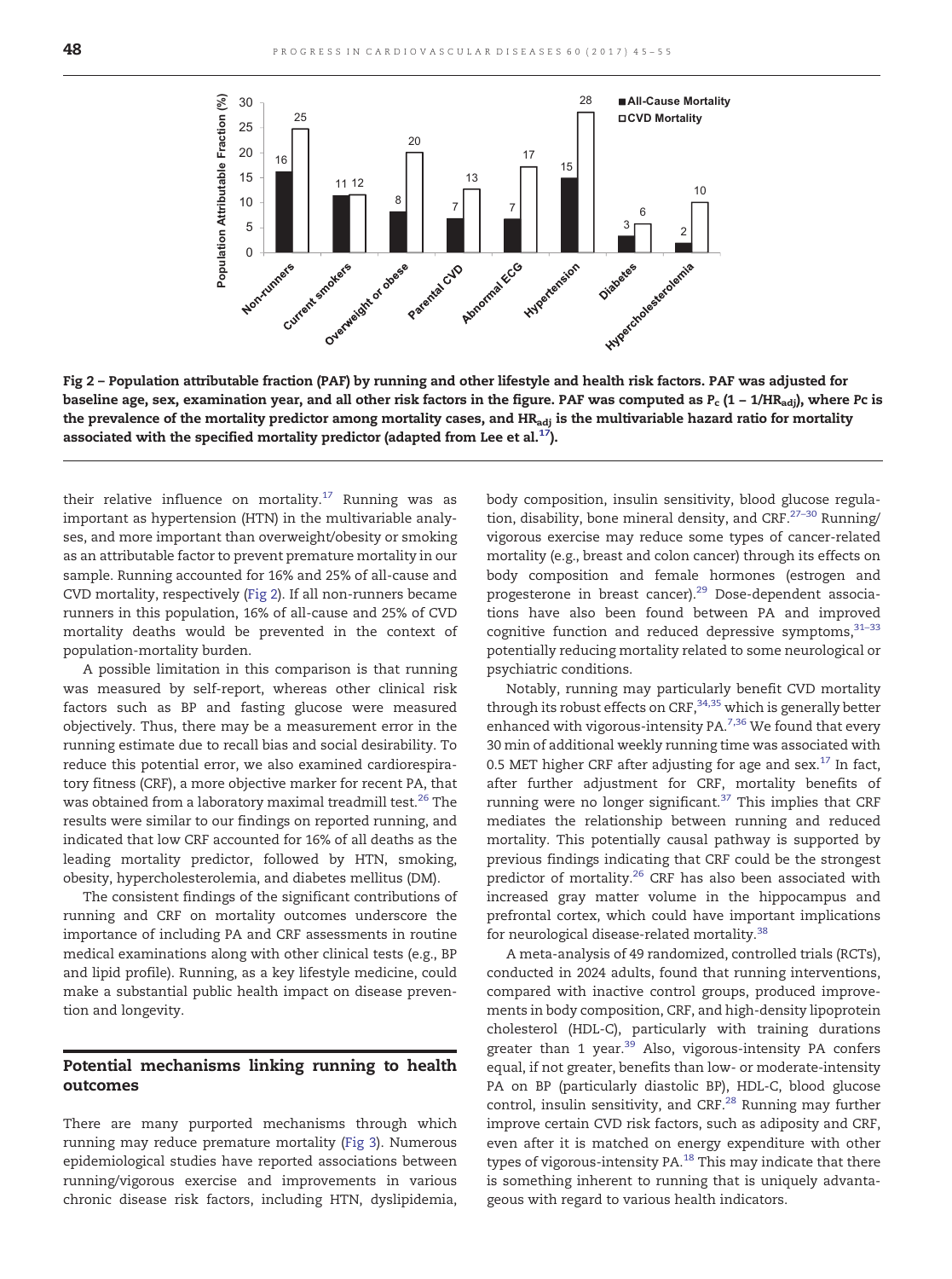<span id="page-4-0"></span>

Fig 3 – Potential mechanistic pathway between running/vigorous exercise and increased longevity. An up arrow (↑) indicates an increase and a down arrow  $( \downarrow )$  indicates a decrease.

There has also been growing interest in examining the effects of intermittent, high-intensity interval exercise versus traditional, continuous exercise prescriptions.<sup>40</sup> RCTs conducted in various populations, including CVD patients and obese individuals, have found that short duration, high-intensity interval training (typically cycling) produces similar improvements in body composition, blood lipids, insulin sensitivity, and CRF as continuous moderate-intensity exercise, but with significantly shorter exercise durations[.40](#page-9-0)–<sup>42</sup> There is also research in healthy individuals suggesting that interval running is just as effective as continuous running for some CVD risk factors, but with less than a third of the time commitment[.](#page-10-0)<sup>[43](#page-10-0)</sup> Further research into the effects of interval running in deconditioned and/or patient populations is warranted, especially given that novice exercisers are often told to begin a walking–jogging program consisting of short bouts of jogging interspersed with walking.

#### Is running better than other types of PA for longevity?

One of the most commonly asked questions regarding PA and health is simply, "What type of exercise or PA is the best for health?" Likewise, because running is so popular and convenient, people are often curious about whether or not running is better than other types of exercise or PA. We conducted a simple joint stratification analysis to address this question using the Aerobics Center Longitudinal Study (ACLS) data. We dichotomized both leisure-time running and other PA except running into two categories to simplify the complicated joint associations on mortality as well as to preserve adequate statistical power [\(Fig 4\)](#page-5-0). Individuals who were not runners and did not meet recommended guidelines (≥500 MET-min/ wk) through other PA ("Non-Runners" and "Inactive") were the reference group. Runners who did not meet recommended guidelines of other non-running PA ("Runners" and "Inactive") had 30% lower risk of all-cause mortality (sole benefits of running). Non-runners who accumulated ≥500 MET-min/wk of other PA except running ("Non-Runners" and "Active") had only a 12% lower risk of death (sole benefits of other PA except running). When we directly compared these two groups (running vs. other PA), we found that runners who were inactive in other PA had a 27% lower risk of death (HR =  $0.73$ ;  $95\%$  CI = 0.65-0.84) versus non-runners who were active in other PA. These results suggest that running may possibly provide a larger mortality benefit than other types of PA in this relatively healthy and mostly non-Hispanic white population although further investigation using objective measures of running and PA is needed.

However, as expected, the greatest mortality benefit, a 43% lower risk of death, was observed in runners who were also active in other PA ("runners" and "active"). Therefore, to get the maximal mortality benefits, participating in both running and other various PA is the best choice. For most inactive individuals, however, starting with light or moderate-intensity PA, such as brisk walking and adding vigorous-intensity PA such as running or other individually preferable PA later would be safe, attainable, and still beneficial for health and fitness, as recommended by the US and WHO PA guidelines.<sup>6,7</sup>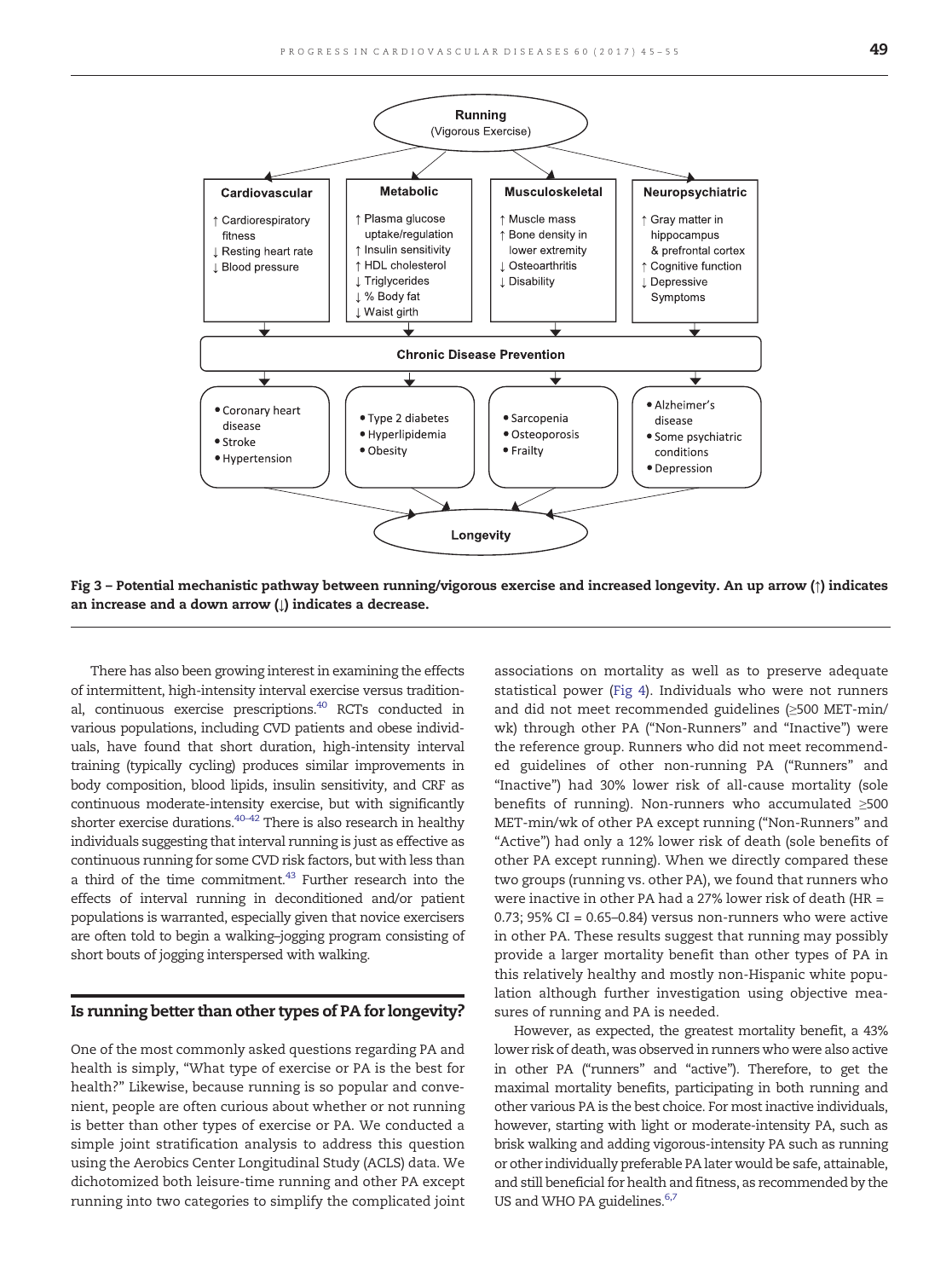<span id="page-5-0"></span>

Fig 4 – Hazard ratios of all-cause mortality by combinations of participating in running and/or other PA except running. The analysis was adjusted for baseline age, sex, examination year, smoking status, alcohol consumption, and parental history of cardiovascular disease. The number of participants (number of deaths) was 24,876 (2248) in inactive non-runners; 17,245 (609) in active non-runners; 9023 (525) in inactive runners; and 3993 (31) in active runners. "Active" was defined as meeting the 2008 US PA guidelines (≥500 MET-min/wk) by participating in other aerobic PA except running (such as cycling, swimming, walking, basketball, racquet sports, aerobic dance, and other sports-related activities) whereas being labeled a "runner" was defined as participating in any amount of running, whether above or below recommended PA guidelines. These results are from 55,137 men and women, aged 18–100 years (mean age 44).

Another cohort study examined different types of exercise separately while adjusting for all other activities and potential confounders using the data of 44,551 men aged 40–75 years at baseline from the Health Professionals Follow-up Study[.](#page-10-0)<sup>[44](#page-10-0)</sup> Among various vigorous-intensity exercises and sports including running, cycling, swimming, tennis, rowing, racquetball, and moderate-intensity brisk walking, the authors found that only running, tennis, and brisk walking were inversely associated with CVD risk. In particular, men in the highest PA category (≥5 h/wk) of each running, tennis, and brisk walking had a 46%, 28%, and 23% lower CVD risk, respectively, compared with men not participating in each PA, implying running's superiority for CVD prevention. Conversely, another study from over 80,000 British men and women (mean age 52 years) reported a significant risk reduction in CVD and all-cause mortality only for swimming, racquet sports, and aerobics, but not for running, cycling, and football[.](#page-9-0)<sup>[19](#page-9-0)</sup> One possible explanation for the non-significant results associated with running (HR =  $0.87$ ,  $95\%$  CI =  $0.68-1.11$  for all-cause mortality and  $HR = 0.81$ , 95% CI = 0.47–1.39 for CVD mortality) was the low statistical power from the relatively low number of mortality events (68 deaths from any cause and 13 deaths from CVD). These mixed results, however, make it difficult to conclude the relative importance between running and other PA, thus more research is required.

Another comparison is often drawn between running and walking on health. In a recent large cohort of over 400,000 Taiwanese individuals, researchers found that 5-min and 25-min runs generated the same mortality benefits as 15-min and 105-min walks, respectively, with a ratio of 1:3 to 1:4[.](#page-10-0) $45$ This notable finding confirms that running is more time efficient and could therefore be a better choice for busy, yet healthy individuals. However, because walking is usually safer and easier to start and sustain, the choice between running and walking should be made not only based on time efficiency, but also individual lifestyle, CRF level, health conditions, and personal preferences.

#### How much longer can runners live?

Most cohort studies automatically adjust for age in their analyses, but data from age-group separated analyses indicate that mortality outcomes are not only similar among young (<50 years) and old (≥50 years) runners, but that longevity benefits are clearly the greatest among those who continue to run throughout their lives[.](#page-9-0) $17,19$  Unfortunately, running participation declines with age. Twenty to 30% of 18–29 year olds indicate that they run or jog in their free time. Running participation continues to decline 5%–10% each decade, and less than 2% of people continue to run past 65 years of age[.](#page-9-0) $12$ 

Calculating life expectancy from self-reported running is complex and often follows various statistical approaches. Nevertheless, life expectancy is a metric that is easy to understand and could convey a powerful public health message. We found that runners had a 3.2 years longer life expectancy, compared with non-runners, based on a survival analysis from the ACLS cohort[.](#page-9-0) $17$  We used a conservative approach in this life expectancy estimation by adjusting for a comprehensive set of confounders, including baseline age, sex, examination year, parental history of CVD, lifestyle factors (current smoking, overweight/obesity), and medical conditions (abnormal electrocardiogram (ECG), HTN, diabetes, and hypercholesterolemia). Research from the Copenhagen City Heart Study (CCHS) also found 2.6 and 3.1 years of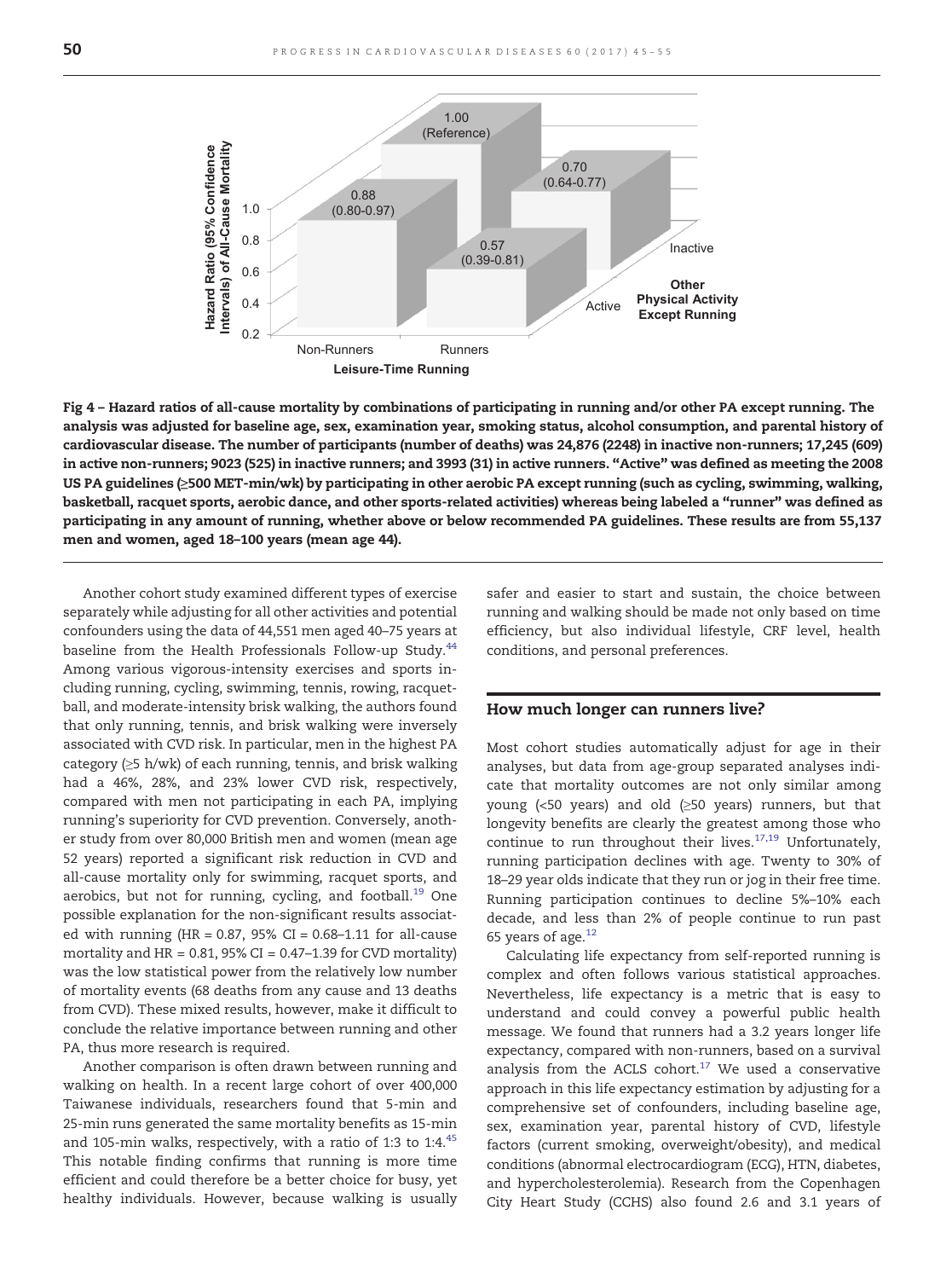increased survival in male and female joggers, respectively, compared with non-joggers, based on a survival analysis after adjusting for a similar set of confounders and mediators (i.e., medical conditions)[.](#page-9-0)<sup>[22](#page-9-0)</sup>

The increased longevity among runners is similar to that observed in other, more broadly categorized types of PA. In an Asian sample of over 400,000 individuals, life expectancy at age 30 was 4.2 years longer for men and 3.7 years longer for women in those who performed ≥150 min/wk of moderateintensity PA compared with inactive individuals without statistical adjustment for confounders[.](#page-10-0) $46$  At age 60, the extended life expectancy among active adults was 3.5 years in men and 3.6 years in women. Thus, the longevity benefits decreased slightly with age, but remained similar, possibly indicating that even fewer years of exercise, perhaps from a late start in life, provided comparable longevity benefits. Another investigation conducted a pooled analysis of six cohort studies with over 650,000 participants from Western populations. The average gain in life expectancy after age 40 was 3.4 years among individuals who met the minimum recommended PA (equivalent to 150–299 min/wk of brisk walking) relative to those with no leisure-time PA after controlling for potential confounders[.](#page-10-0)[47](#page-10-0) Moreover, the gain in life expectancy was 4.2 years among those who performed two times the minimum recommended PA (equivalent to 300–449 min/wk of brisk walking). The association between PA and life expectancy was similar between men and women and was evident at every BMI level, educational status, race/ethnicity, smoking status, and comorbid conditions. Performing even half of the PA, 75 min/wk of PA, was associated with a gain of 1.8 years in life expectancy, compared with no activity. The statistical methods used to estimate life expectancy are different between studies, but the consensus is that runners have an approximately 3 years longer life expectancy, compared with non-runners, irrespective of sex, race/ethnicity, and body weight. This increase in life expectancy of 3 years is consistent with other PA studies.

One could argue that runners, or active people in general, live longer by the same amount of time they have run or exercised throughout their lives, and that running and exercise may not actually be worthwhile because the longevity bonus is negated by the equivalent amount of time spent exercising. This argument collapses by simply estimating the numbers. Using 150 min/wk (2.5 h/wk) of exercise based on the current PA guidelines, the total years of exercise time from the age of 30 to 80 years is only 0.74 years (2.5 h/wk  $\times$  52 weeks  $\times$  50 years = 6500 h, divided by 8760 h/year). In our running study, the average reported running time was approximately 120 min/wk among runners, aged 44 years at baseline. In this case, the total running time from the age of 44 to 80 years was 0.43 years, based on the same calculation. Running still provides 2.8 years of additional life even after subtracting the total running time of 0.43 years from the 3.2 years of extended life among runners found from the ACLS cohort. Therefore, a net "running" to "longevity benefit" ratio is roughly 1:7 (0.43:2.8), suggesting 1 hour of running provides an additional 7 h of extended life. It is controversial whether progressively more running provides further mortality benefits, but running certainly provides cost-effective longevity

benefits. It is also noteworthy that there are several other benefits of regular PA such as enhanced quality of life and improved physical and cognitive function in later life[.](#page-9-0) $31,48$ 

#### Is there too much running for longevity?

Some recent studies suggest that excessive endurance exercise (EEE), such as habitual running, may cause adverse effects on cardiac structure and function[.](#page-9-0)<sup>[27,49](#page-9-0)-53</sup> Some postulated mechanisms linking EEE to potential adverse cardiac effects include increased vascular oxidative stress and inflammation, myocardial fibrosis, and structural changes in the heart and its autonomic control[.](#page-10-0)<sup>[50,54](#page-10-0)–56</sup> A study on 52,755 participants in the Vasaloppet 90 km cross-country ski marathon found that those who had completed more races than infrequent participants had a higher risk of developing atrial fibrillation over 10-years of follow-up although more dangerous arrhythmias such as ventricular tachycardia/ ventricular fibrillation/cardiac arrest were not associated[.](#page-10-0)<sup>[57](#page-10-0)</sup> Similar results on adverse cardiac effects of EEE were also reported in other studies[.](#page-10-0)<sup>[58](#page-10-0)–60</sup> We observed a slightly higher prevalence of abnormal ECG in the highest running group compared with low-to-moderate running groups [\(Fig 5](#page-7-0)), although not statistically different. We also observed that runners with higher weekly running times of ≥81 min/wk had a significantly higher prevalence of parental history of CVD, compared with runners running  $1-80$  min/wk ( $p < 0.05$ ).

However, these two factors, an abnormal ECG and a family history of CVD, could also serve as motivators for some people to engage in greater amounts of running to prevent CVD events. Therefore, it is difficult to determine whether strenuous running may cause abnormal ECG or whether strenuous runners do not get further mortality benefits because they have a family history of CVD from this cross-sectional observation.

We found in another examination that only coronary heart disease (CHD) deaths, unlike other causes of death, were relatively greater with higher doses of running (a reverse J-shaped association; [Fig 6](#page-7-0)). This association between running and CHD may mostly explain the reverse J-shaped curve between running and all-cause mortality[.](#page-10-0) $51,61$  This finding is consistent with the previous suggestion of the potential adverse effect of EEE, specifically on CVD outcomes. However, the associations of running with other causes of death are not reverse J-shaped, but are more L-shaped, suggesting no increased likelihood of adverse effects, but rather consistent mortality benefits from increased running on various health outcomes such as cancer and stroke.

We compared three well-known running studies to answer the question of whether more running is better or worse for longevity[.](#page-10-0)<sup>[62](#page-10-0)</sup> All studies indicated significant mortality benefits with light-to-moderate running compared with no running. These benefits were lost at the highest dose of running suggesting that more running may not be better for longevity and raises the possibility that "more could be worse" for CVD and all-cause mortality. Nevertheless, all three studies indicated no significantly increased risk of mortality, even at the highest dose of running compared with no running. Therefore, more running is not necessarily worse, although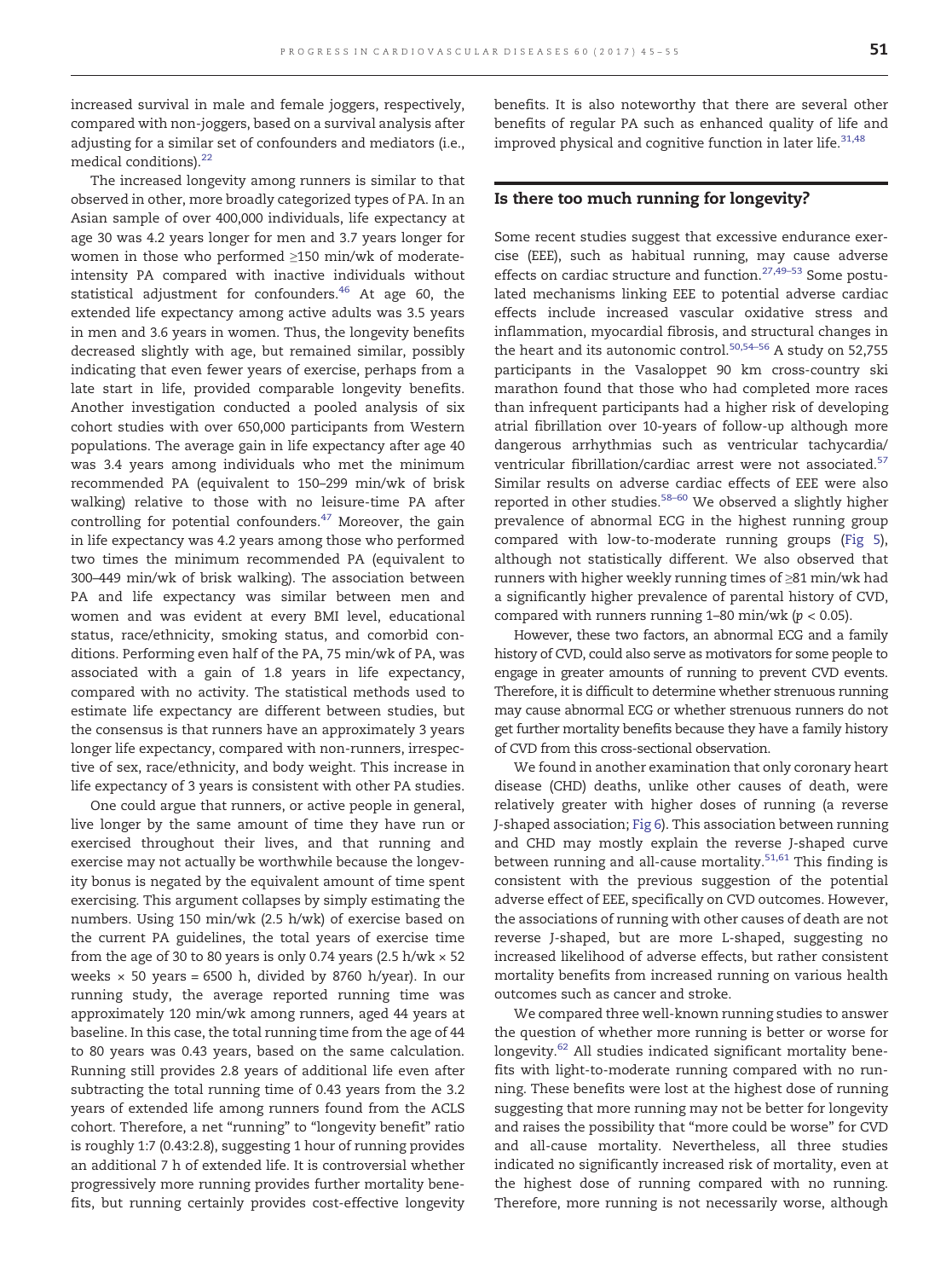<span id="page-7-0"></span>

Fig 5 – Prevalence of parental history of cardiovascular diseases (CVD) (A) and abnormal electrocardiogram (ECG) (B) by weekly running time (adapted from Lee et al[.](#page-9-0) $17$ ).

there may be no further mortality benefits in excessive running.

Comparing the highest running dose to the lower running dose, two relatively small studies revealed that the highest running dose was associated with a significantly increased risk of mortality. Our study, however, with the largest sample size with over 55,000 adults demonstrated no increased risk of all-cause and CVD mortality even in the highest running group (e.g., ≥4.5 h/wk) compared with the light running group (e.g., <51 min/wk). This was consistent in men and women, the young and old individuals, and slow and fast runners. There are other observational studies showing greater CVD benefits at higher doses of running with a linear trend in different populations[.](#page-10-0)<sup>[44,63](#page-10-0)</sup> Therefore, well-controlled, intervention studies are certainly needed to address the controversial issue as to whether or not large doses of running further reduce or actually increase the risk of developing CVD, particularly CHD, risk factors and biomarkers.

Concern about the possibility of increased CHD events with high doses of running applies only to a small number of



Fig 6 – Death rate for major causes of death by weekly running time. Participants are classified into non-runners and four quartiles of weekly running time. Death rates are adjusted for baseline age, sex, and examination year. Causes of death are divided into all-cause, cancer, CHD, stroke, other CVD except CHD and stroke, chronic respiratory (lung) disease, unintentional injuries, diabetes, pneumonia and influenza, and Alzheimer disease. Abbreviations: CHD, coronary heart disease; CVD, cardiovascular disease (adapted from Lee et al[.](#page-10-0)<sup>[52](#page-10-0)</sup>).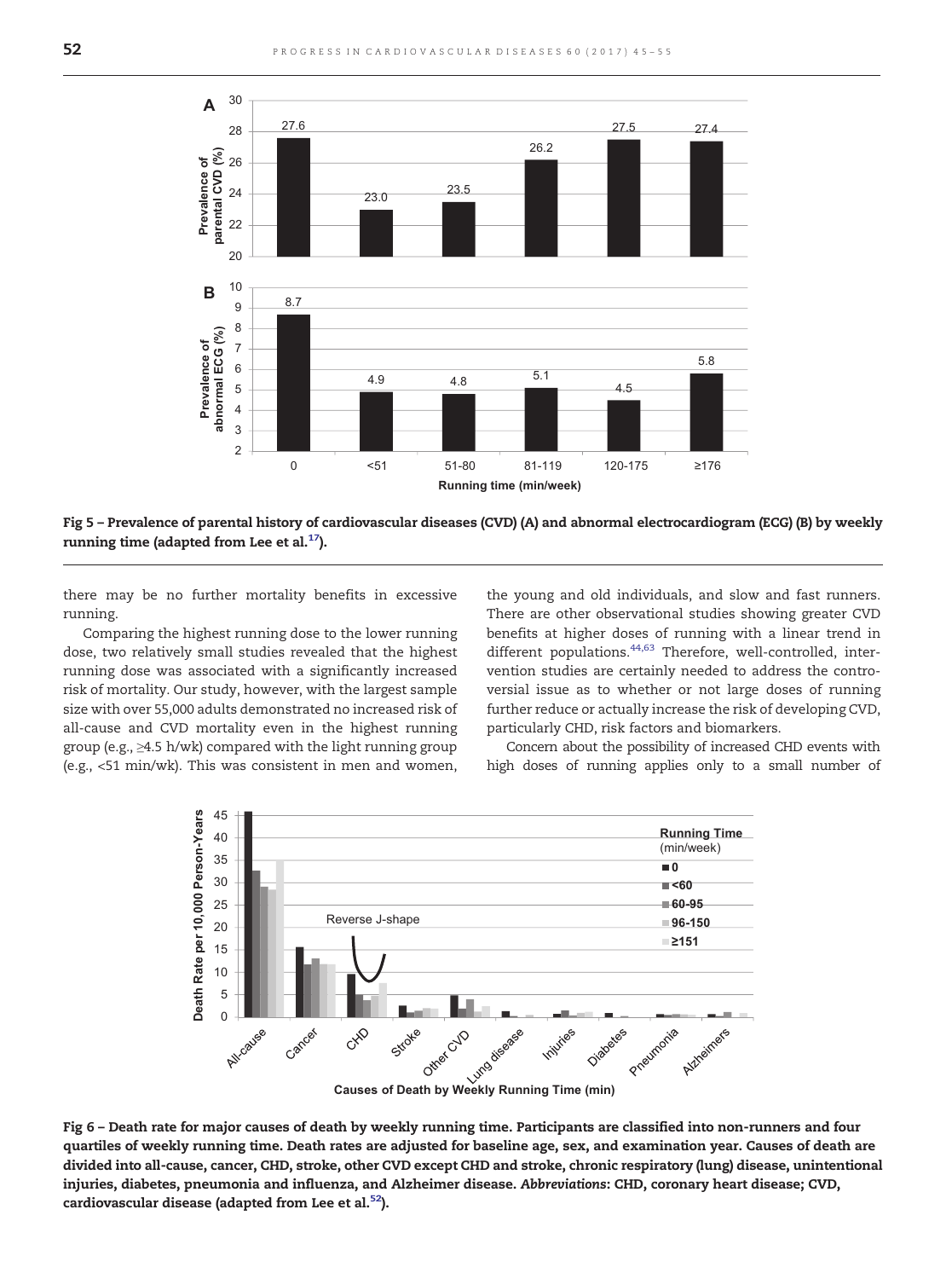<span id="page-8-0"></span>

| Table 1 – Recommended upper limit of running doses for |  |  |
|--------------------------------------------------------|--|--|
| longevity benefits. <sup>a</sup>                       |  |  |

| <b>Running Characteristics</b> | Recommended Upper<br>Limit of Running   |
|--------------------------------|-----------------------------------------|
| Time                           | $\leq4.5 \frac{\mathrm{h}}{\mathrm{w}}$ |
| Distance                       | $<$ 30 miles/wk                         |
| Frequency                      | $\leq$ 6 times/wk                       |
| Total amount                   | $<$ 50 MET- $h$ /wk                     |

Results from 55,137 men and women from the Aerobics Center Longitudinal Study (adapted from Lee et al.<sup>62</sup>).

individuals and should not obviate the observation that running and other PA even below the current minimum PA guidelines can significantly reduce premature mortality.<sup>16,17,46,47,64</sup>

### Potential upper threshold for longevity benefits of running

It is too early to conclude that large amounts of running have adverse health effects. There is, however, benefit in providing a cut point for an effective and safe amount of running as a guide. We used the ACLS d[a](#page-10-0)ta $62$  to identify potential upper limits of running beyond which additional running provided no further mortality benefits, although there was also no excess risk of harm (Table 1).

These potential benefit thresholds are similar to findings from other large cohort studies on the dose–response relationships between PA and mortality. Findings from the US National Cancer Institute Cohort Consortium of over 660,000 men and women indicated a benefit threshold at approximately 40 MET-h/wk of moderate-to-vigorous intensity aerobic PA beyond which no additional mortality benefits were found.<sup>65</sup> This study also found no significant harm or risk beyond this threshold compared with inactivity. Another study of 1.1 million British women observed that those reporting strenuous PA such as running up to 6 times/ wk had progressive CHD risk reduction compared with inactive women.<sup>66</sup> There was, however, no further decrease in risk with daily strenuous PA beyond this level, suggesting ≤6 times/wk as the upper benefit threshold. This aligns with our upper threshold for running frequency. Another study also observed a reverse J-shaped association between running or walking and all-cause and CVD mortality in 2377 heart attack survivors.<sup>51</sup> Running or walking progressively decreased CVD mortality risk at most exercise levels, but this benefit was attenuated at the highest exercise levels of >50 MET-h/wk, the equivalent to running >30 miles/wk or walking briskly >47 miles/wk. This again is similar to the upper limit of benefit from running found in our study. The CCHS of 5048 relatively healthy adults observed a similar reverse J-shaped association between jogging and all-cause mortality, suggesting the loss of mortality benefits even in moderate joggers (e.g.,  $\geq 4$  times/wk or  $\geq 2.5$  h/wk) compared with sedentary non-joggers[.](#page-9-0)[16](#page-9-0) The relatively lower longevity threshold in this study (<4 times/wk or <2.5 h/wk) compared with ours (<6 times/ wk or <4.5 h/wk) is partly due to the small numbers of deaths  $(n = 8)$  among moderate joggers. Another review study found that most studies have reported significant all-cause or CVD mortality benefits of vigorous-intensity exercise up to 50 MET-h/wk,

although maximum benefits were already achieved at lower exercise doses.<sup>64</sup> All of these data support the possible benefit threshold that we identified wherein further running may not provide additional longevity benefits, although most studies indicate no harm or excess risk of mortality even at the extreme amount of running or aerobic exercise. These findings, however, question the current, overarching PA paradigm of "the more, the better" and may help shift the focus toward promoting the benefits of even small amounts of PA to reduce sedentary (sitting) time, which is an emerging health hazard in most developed countries.

Whether or not there is an upper threshold for the benefits of running and PA will remain controversial, and any conclusions on a longevity benefit threshold should be interpreted with caution, since most results are generated from self-reported behaviors in largely Western populations. More objective measures of running such as accelerometry will be helpful to determine accurately the ideal amount of running for health. The above recommended upper limits of running are much higher than achievable by most people. It is also important to mention the increased risk of musculoskeletal injury with increasing weekly running time and distance[.](#page-10-0)<sup>[67,68](#page-10-0)</sup> Nearly 70% of serious runners become injured during a one year period[,](#page-10-0) $69$  and high rates of injury in the highest running categories could potentially impact mortality outcomes, although no data are currently available.

#### Conclusion

There is compelling evidence that running provides significant health benefits for the prevention of chronic diseases and premature mortality regardless of sex, age, body weight, and health conditions. There are strong plausible physiological mechanisms underlying how running can improve health and increase longevity. Running may be the most cost-effective lifestyle medicine from public health perspective, more important than other lifestyle and health risk factors such as smoking, obesity, HTN, and DM. It is not clear, however, how much running is safe and efficacious and whether it is possible to perform an excessive amount of exercise. Also, running may have the most public health benefits, but is not the best exercise for everyone since orthopedic or other medical conditions can restrict its use by many individuals.

#### Statement of conflict of interest

None of the authors have any conflicts of interests with regard to this publication.

#### REFERENCES

<sup>1.</sup> [Lee IM, Shiroma EJ, Lobelo F, et al. Effect of physical inactivity](http://refhub.elsevier.com/S0033-0620(17)30048-8/rf0005) [on major non-communicable diseases worldwide: an analysis](http://refhub.elsevier.com/S0033-0620(17)30048-8/rf0005) [of burden of disease and life expectancy.](http://refhub.elsevier.com/S0033-0620(17)30048-8/rf0005) Lancet. 2012;380: [219-229.](http://refhub.elsevier.com/S0033-0620(17)30048-8/rf0005)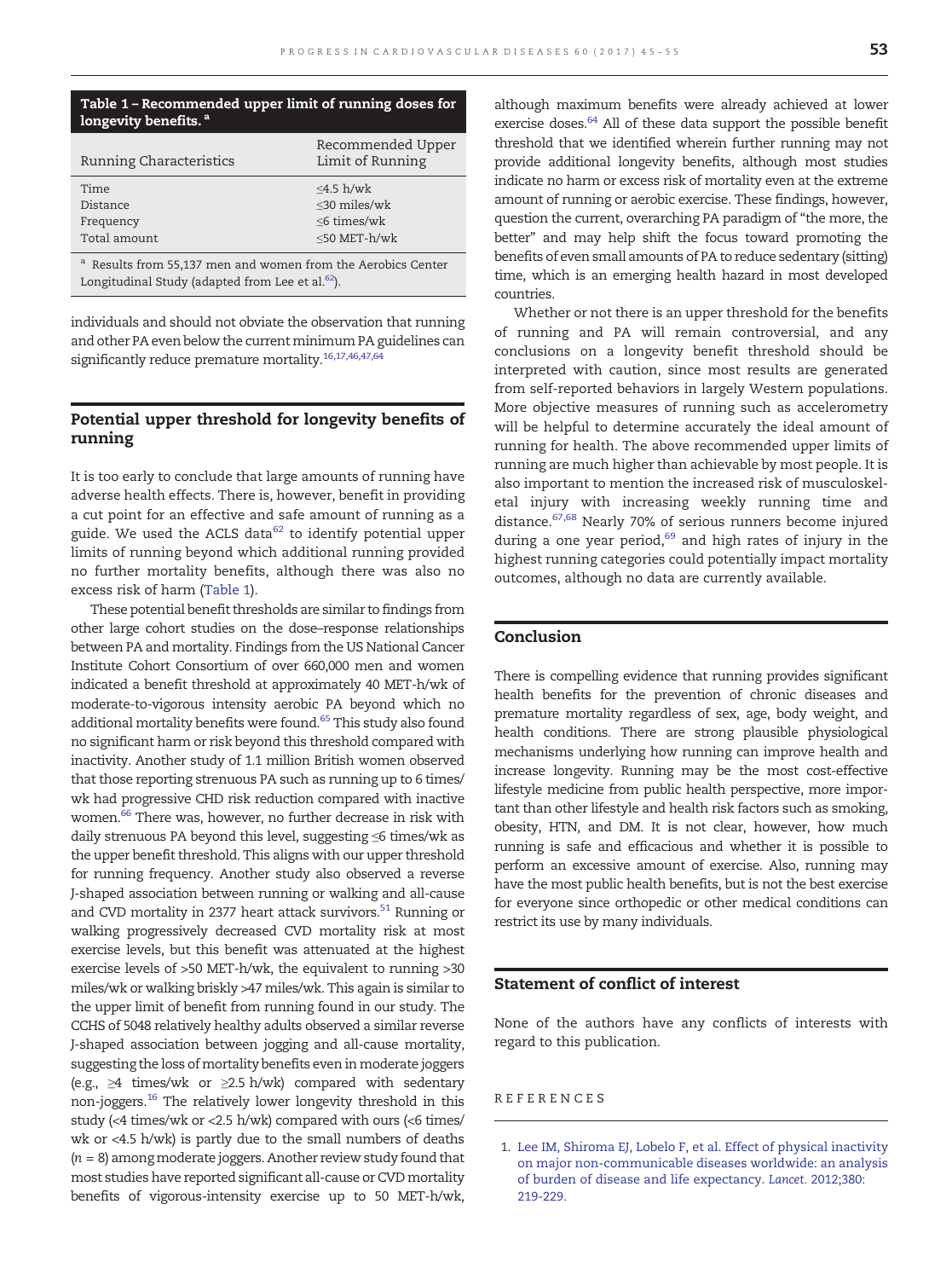- <span id="page-9-0"></span>2. [Sallis R, Franklin B, Joy L, Ross R, Sabgir D, Stone J. Strategies](http://refhub.elsevier.com/S0033-0620(17)30048-8/rf0010) [for promoting physical activity in clinical practice.](http://refhub.elsevier.com/S0033-0620(17)30048-8/rf0010) Prog Cardiovasc Dis. [2015;57:375-386.](http://refhub.elsevier.com/S0033-0620(17)30048-8/rf0010)
- 3. [Samitz G, Egger M, Zwahlen M. Domains of physical activity](http://refhub.elsevier.com/S0033-0620(17)30048-8/rf0015) [and all-cause mortality: systematic review and dose](http://refhub.elsevier.com/S0033-0620(17)30048-8/rf0015)– [response meta-analysis of cohort studies.](http://refhub.elsevier.com/S0033-0620(17)30048-8/rf0015) Int J Epidemiol. [2011;40:1382-1400.](http://refhub.elsevier.com/S0033-0620(17)30048-8/rf0015)
- 4. [Lee IM, Paffenbarger RS. Associations of light, moderate, and](http://refhub.elsevier.com/S0033-0620(17)30048-8/rf0020) [vigorous intensity physical activity with longevity. The](http://refhub.elsevier.com/S0033-0620(17)30048-8/rf0020) [Harvard Alumni Health Study.](http://refhub.elsevier.com/S0033-0620(17)30048-8/rf0020) Am J Epidemiol. 2000;151: [293-299.](http://refhub.elsevier.com/S0033-0620(17)30048-8/rf0020)
- 5. [Shiroma EJ, Sesso HD, Moorthy MV, Buring JE, Lee IM. Do](http://refhub.elsevier.com/S0033-0620(17)30048-8/rf0025) [moderate-intensity and vigorous-intensity physical activities](http://refhub.elsevier.com/S0033-0620(17)30048-8/rf0025) [reduce mortality rates to the same extent?](http://refhub.elsevier.com/S0033-0620(17)30048-8/rf0025) J Am Heart Assoc. [2014;3:e000802.](http://refhub.elsevier.com/S0033-0620(17)30048-8/rf0025)
- 6. World Health Organization. Global recommendations on physical activity for health. [http://www.who.int/](http://www.who.int/dietphysicalactivity/publications/9789241599979/en) [dietphysicalactivity/publications/9789241599979/en/](http://www.who.int/dietphysicalactivity/publications/9789241599979/en) 2015.
- 7. [Physical Activity Guidelines Advisory Committee. Physical Ac](http://refhub.elsevier.com/S0033-0620(17)30048-8/rf0035)[tivity Guidelines Advisory Committee. Report, 2008. Washington,](http://refhub.elsevier.com/S0033-0620(17)30048-8/rf0035) [DC: U.S. Department of Health and Human Services; 2008.](http://refhub.elsevier.com/S0033-0620(17)30048-8/rf0035)
- 8. Centers for Disease Control. Facts about physical activity. <https://www.cdc.gov/physicalactivity/data/facts.htm> 2014.
- 9. [Troiano RP, Berrigan D, Dodd KW, Masse LC, Tilert T,](http://refhub.elsevier.com/S0033-0620(17)30048-8/rf0045) [McDowell M. Physical activity in the united states measured](http://refhub.elsevier.com/S0033-0620(17)30048-8/rf0045) by accelerometer. [Med Sci Sport Exerc.](http://refhub.elsevier.com/S0033-0620(17)30048-8/rf0045) 2008;40:181-188.
- 10. [Tucker JM, Welk GJ, Beyler NK. Physical activity in U.S.: adults](http://refhub.elsevier.com/S0033-0620(17)30048-8/rf0050) [compliance with the Physical Activity Guidelines for Ameri](http://refhub.elsevier.com/S0033-0620(17)30048-8/rf0050)cans. Am J Prev Med. [2011;40:454-461.](http://refhub.elsevier.com/S0033-0620(17)30048-8/rf0050)
- 11. [Tudor-Locke C, Johnson WD, Katzmarzyk PT. Frequently](http://refhub.elsevier.com/S0033-0620(17)30048-8/rf0055) [reported activities by intensity for U.S. adults.](http://refhub.elsevier.com/S0033-0620(17)30048-8/rf0055) Am J Prev Med. [2010;39:e13-e20.](http://refhub.elsevier.com/S0033-0620(17)30048-8/rf0055)
- 12. [Dai S, Carroll DD, Watson KB, Paul P, Carlson SA, Fulton JE.](http://refhub.elsevier.com/S0033-0620(17)30048-8/rf0060) [Participation in types of physical activities among US](http://refhub.elsevier.com/S0033-0620(17)30048-8/rf0060) adults—[National Health and Nutrition Examination Survey](http://refhub.elsevier.com/S0033-0620(17)30048-8/rf0060) 1999–2006. J Phys Act Health. [2015;12:S128-S140.](http://refhub.elsevier.com/S0033-0620(17)30048-8/rf0060)
- 13. Running USA. 2016 State of the sport—U.S. road race trends. [http://www.runningusa.org/state-of-sport-us-trends-](http://www.runningusa.org/state-of-sport-us-trends-2015?returnTo=main)[2015?returnTo=main](http://www.runningusa.org/state-of-sport-us-trends-2015?returnTo=main) 2016.
- 14. [Ainsworth BE, Haskell WL, Herrmann SD, et al. 2011 Compendi](http://refhub.elsevier.com/S0033-0620(17)30048-8/rf0070)[um of physical activities.](http://refhub.elsevier.com/S0033-0620(17)30048-8/rf0070) Med Sci Sport Exerc. 2011;43:1575-1581.
- 15. Centers for Disease Control. Overcoming barriers to physical activity. [https://www.cdc.gov/physicalactivity/basics/adding](https://www.cdc.gov/physicalactivity/basics/adding-pa/barriers.html)[pa/barriers.html](https://www.cdc.gov/physicalactivity/basics/adding-pa/barriers.html) 2011.
- 16. [Schnohr P, O'Keefe JH, Marott JL, Lange P, Jensen GB. Dose of](http://refhub.elsevier.com/S0033-0620(17)30048-8/rf0080) [jogging and long-term mortality.](http://refhub.elsevier.com/S0033-0620(17)30048-8/rf0080) J Am Coll Cardiol. 2015;65: [411-419.](http://refhub.elsevier.com/S0033-0620(17)30048-8/rf0080)
- 17. [Lee DC, Pate RR, Lavie CJ, Sui X, Church TS, Blair SN.](http://refhub.elsevier.com/S0033-0620(17)30048-8/rf0085) [Leisure-time running reduces all-cause and cardiovascular](http://refhub.elsevier.com/S0033-0620(17)30048-8/rf0085) mortality risk. [J Am Coll Cardiol.](http://refhub.elsevier.com/S0033-0620(17)30048-8/rf0085) 2014;64:472-481.
- 18. [Williams PT. Non-exchangeability of running vs. other](http://refhub.elsevier.com/S0033-0620(17)30048-8/rf0090) [exercise in their association with adiposity, and its implica](http://refhub.elsevier.com/S0033-0620(17)30048-8/rf0090)[tions for public health recommendations.](http://refhub.elsevier.com/S0033-0620(17)30048-8/rf0090) PLoS One. 2012;7: [e36360.](http://refhub.elsevier.com/S0033-0620(17)30048-8/rf0090)
- 19. Oja P, Kelly P, Pedisic Z, et al. Associations of specific types of sports and exercise with all-cause and cardiovascular-disease mortality: a cohort study of 80 306 British adults. Br J Sports Med. 2016, http://dx.doi.org/[10.1136/bjsports-2016-096822.](http://dx.doi.org/10.1136/bjsports-2016-096822)
- 20. [Chakravarty EF, Hubert HB, Lingala VB, Fries JF. Reduced](http://refhub.elsevier.com/S0033-0620(17)30048-8/rf0100) [disability and mortality among aging runners.](http://refhub.elsevier.com/S0033-0620(17)30048-8/rf0100) Arch Intern Med. [2008;168:1638-1646.](http://refhub.elsevier.com/S0033-0620(17)30048-8/rf0100)
- 21. [Wang N, Zhang X, Xiang Y-B, et al. Associations of Tai Chi,](http://refhub.elsevier.com/S0033-0620(17)30048-8/rf0105) [walking, and jogging with mortality in Chinese men.](http://refhub.elsevier.com/S0033-0620(17)30048-8/rf0105) Am J Epidemiol. [2013;178:791-796.](http://refhub.elsevier.com/S0033-0620(17)30048-8/rf0105)
- 22. [Schnohr P, Marott JL, Lange P, Jensen GB. Longevity in male](http://refhub.elsevier.com/S0033-0620(17)30048-8/rf0110) [and female joggers: the Copenhagen City Heart Study.](http://refhub.elsevier.com/S0033-0620(17)30048-8/rf0110) Am J Epidemiol. [2013;177:683-689.](http://refhub.elsevier.com/S0033-0620(17)30048-8/rf0110)
- 23. Centers for Disease Control. FastStats—leading causes of death. [https://www.cdc.gov/nchs/fastats/leading-causes-of](https://www.cdc.gov/nchs/fastats/leading-causes-of-death.htm)[death.htm](https://www.cdc.gov/nchs/fastats/leading-causes-of-death.htm) 2014.
- 24. [O'Keefe JH, Bhatti SK, Bajwa A, DiNicolantonio JJ, Lavie CJ.](http://refhub.elsevier.com/S0033-0620(17)30048-8/rf0120) [Alcohol and cardiovascular health: the dose makes the](http://refhub.elsevier.com/S0033-0620(17)30048-8/rf0120) poison…or the remedy. Mayo Clin Proc. [2014;89:382-393.](http://refhub.elsevier.com/S0033-0620(17)30048-8/rf0120)
- 25. World Health Organization. [Global heart risks: mortality and](http://refhub.elsevier.com/S0033-0620(17)30048-8/rf0125) [burden of disease attributable to selected major risks. 2009.](http://refhub.elsevier.com/S0033-0620(17)30048-8/rf0125) [\[Geneva, Switzerland\].](http://refhub.elsevier.com/S0033-0620(17)30048-8/rf0125)
- 26. [Blair SN. Physical inactivity: the biggest public health problem](http://refhub.elsevier.com/S0033-0620(17)30048-8/rf0130) [of the 21st century.](http://refhub.elsevier.com/S0033-0620(17)30048-8/rf0130) Br J Sports Med. 2009;43:1-2.
- 27. [Lavie CJ, Lee DC, Sui X, et al. Effects of running on chronic](http://refhub.elsevier.com/S0033-0620(17)30048-8/rf0135) [diseases and cardiovascular and all-cause mortality.](http://refhub.elsevier.com/S0033-0620(17)30048-8/rf0135) Mayo Clin Proc. [2015;90:1541-1552.](http://refhub.elsevier.com/S0033-0620(17)30048-8/rf0135)
- 28. [Swain DP, Franklin BA. Comparison of cardioprotective](http://refhub.elsevier.com/S0033-0620(17)30048-8/rf0140) [benefits of vigorous versus moderate intensity aerobic exer](http://refhub.elsevier.com/S0033-0620(17)30048-8/rf0140)cise. Am J Cardiol. [2006;97:141-147.](http://refhub.elsevier.com/S0033-0620(17)30048-8/rf0140)
- 29. [Brown JC, Winters-Stone K, Lee A, Schmitz KH. Cancer,](http://refhub.elsevier.com/S0033-0620(17)30048-8/rf0145) [physical activity, and exercise.](http://refhub.elsevier.com/S0033-0620(17)30048-8/rf0145) Compr Physiol. 2012;2: [2775-2809.](http://refhub.elsevier.com/S0033-0620(17)30048-8/rf0145)
- 30. [Johansson J, Nordström A, Nordström P. Objectively mea](http://refhub.elsevier.com/S0033-0620(17)30048-8/rf0150)[sured physical activity is associated with parameters of bone](http://refhub.elsevier.com/S0033-0620(17)30048-8/rf0150) [in 70-year-old men and women.](http://refhub.elsevier.com/S0033-0620(17)30048-8/rf0150) Bone. 2015;81:72-79.
- 31. [de Souto Barreto P, Delrieu J, Andrieu S, Vellas B, Rolland Y.](http://refhub.elsevier.com/S0033-0620(17)30048-8/rf0155) [Physical activity and cognitive function in middle-aged and](http://refhub.elsevier.com/S0033-0620(17)30048-8/rf0155) older adults. Mayo Clin Proc. [2016;91\(11\):1515-1524.](http://refhub.elsevier.com/S0033-0620(17)30048-8/rf0155)
- 32. [Galper DI, Trivedi MH, Barlow CE, Dunn AL, Kampert JB.](http://refhub.elsevier.com/S0033-0620(17)30048-8/rf0160) [Inverse association between physical inactivity and mental](http://refhub.elsevier.com/S0033-0620(17)30048-8/rf0160) [health in men and women.](http://refhub.elsevier.com/S0033-0620(17)30048-8/rf0160) Med Sci Sports Exerc. 2006;38: [173-178.](http://refhub.elsevier.com/S0033-0620(17)30048-8/rf0160)
- 33. [Lavie CJ, Menezes AR, De Schutter A, Milani RV, Blumenthal](http://refhub.elsevier.com/S0033-0620(17)30048-8/rf0165) [JA. Impact of cardiac rehabilitation and exercise training on](http://refhub.elsevier.com/S0033-0620(17)30048-8/rf0165) [psychological risk factors and subsequent prognosis in](http://refhub.elsevier.com/S0033-0620(17)30048-8/rf0165) [patients with cardiovascular disease.](http://refhub.elsevier.com/S0033-0620(17)30048-8/rf0165) Can J Cardiol. 2016;32: [S365-S373.](http://refhub.elsevier.com/S0033-0620(17)30048-8/rf0165)
- 34. [Myers J, McAuley P, Lavie C, Despres J, Arena R, Kokkinos P.](http://refhub.elsevier.com/S0033-0620(17)30048-8/rf0170) [Physical activity and cardiorespiratory fitness as major](http://refhub.elsevier.com/S0033-0620(17)30048-8/rf0170) [markers of cardiovascular risk: their independent and inter](http://refhub.elsevier.com/S0033-0620(17)30048-8/rf0170)[woven importance to health status.](http://refhub.elsevier.com/S0033-0620(17)30048-8/rf0170) Prog Cardiovasc Dis. [2015;57\(4\):306-314.](http://refhub.elsevier.com/S0033-0620(17)30048-8/rf0170)
- 35. [DeFina LF, Haskell WL, Willis BL, et al. Physical activity versus](http://refhub.elsevier.com/S0033-0620(17)30048-8/rf0175) [cardiorespiratory fitness: two \(partly\) distinct components of](http://refhub.elsevier.com/S0033-0620(17)30048-8/rf0175) [cardiovascular health?](http://refhub.elsevier.com/S0033-0620(17)30048-8/rf0175) Prog Cardiovasc Dis. 2015;57:324-329.
- 36. [Williams PT. Usefulness of cardiorespiratory fitness to predict](http://refhub.elsevier.com/S0033-0620(17)30048-8/rf0180) [coronary heart disease risk independent of physical activity.](http://refhub.elsevier.com/S0033-0620(17)30048-8/rf0180) Am J Cardiol. [2010;106:210-215.](http://refhub.elsevier.com/S0033-0620(17)30048-8/rf0180)
- 37. [Lee DC, Sui X, Ortega FB, et al. Comparisons of leisure-time](http://refhub.elsevier.com/S0033-0620(17)30048-8/rf0185) [physical activity and cardiorespiratory fitness as predictors of](http://refhub.elsevier.com/S0033-0620(17)30048-8/rf0185) [all-cause mortality in men and women.](http://refhub.elsevier.com/S0033-0620(17)30048-8/rf0185) Br J Sports Med. [2011;45:504-510.](http://refhub.elsevier.com/S0033-0620(17)30048-8/rf0185)
- 38. [Erickson KI, Leckie RL, Weinstein AM. Physical activity, fitness,](http://refhub.elsevier.com/S0033-0620(17)30048-8/rf0190) [and gray matter volume.](http://refhub.elsevier.com/S0033-0620(17)30048-8/rf0190) Neurobiol Aging. 2014;35:S20-S28.
- 39. [Hespanhol Junior LC, Pillay JD, van Mechelen W, Verhagen E.](http://refhub.elsevier.com/S0033-0620(17)30048-8/rf0195) [Meta-analyses of the effects of habitual running on indices of](http://refhub.elsevier.com/S0033-0620(17)30048-8/rf0195) [health in physically inactive adults.](http://refhub.elsevier.com/S0033-0620(17)30048-8/rf0195) Sports Med. 2015;45: [1455-1468.](http://refhub.elsevier.com/S0033-0620(17)30048-8/rf0195)
- 40. [Benda NM, Seeger JP, Stevens GG, et al. Effects of](http://refhub.elsevier.com/S0033-0620(17)30048-8/rf0200) [high-intensity interval training versus continuous training on](http://refhub.elsevier.com/S0033-0620(17)30048-8/rf0200) [physical fitness, cardiovascular function and quality of life in](http://refhub.elsevier.com/S0033-0620(17)30048-8/rf0200) [heart failure patients.](http://refhub.elsevier.com/S0033-0620(17)30048-8/rf0200) PLoS One. 2015;10:e0141256.
- 41. [Fisher G, Brown AW, Bohan Brown MM, et al. High intensity](http://refhub.elsevier.com/S0033-0620(17)30048-8/rf0205) [interval- vs moderate intensity- training for improving](http://refhub.elsevier.com/S0033-0620(17)30048-8/rf0205) [cardiometabolic health in overweight or obese males: a](http://refhub.elsevier.com/S0033-0620(17)30048-8/rf0205) [randomized controlled trial.](http://refhub.elsevier.com/S0033-0620(17)30048-8/rf0205) PLoS One. 2015;10:e0138853.
- 42. [Jelleyman C, Yates T, O'Donovan G, et al. The effects of](http://refhub.elsevier.com/S0033-0620(17)30048-8/rf0210) [high-intensity interval training on glucose regulation and](http://refhub.elsevier.com/S0033-0620(17)30048-8/rf0210) [insulin resistance: a meta-analysis.](http://refhub.elsevier.com/S0033-0620(17)30048-8/rf0210) Obes Rev. 2015;16:942-961.